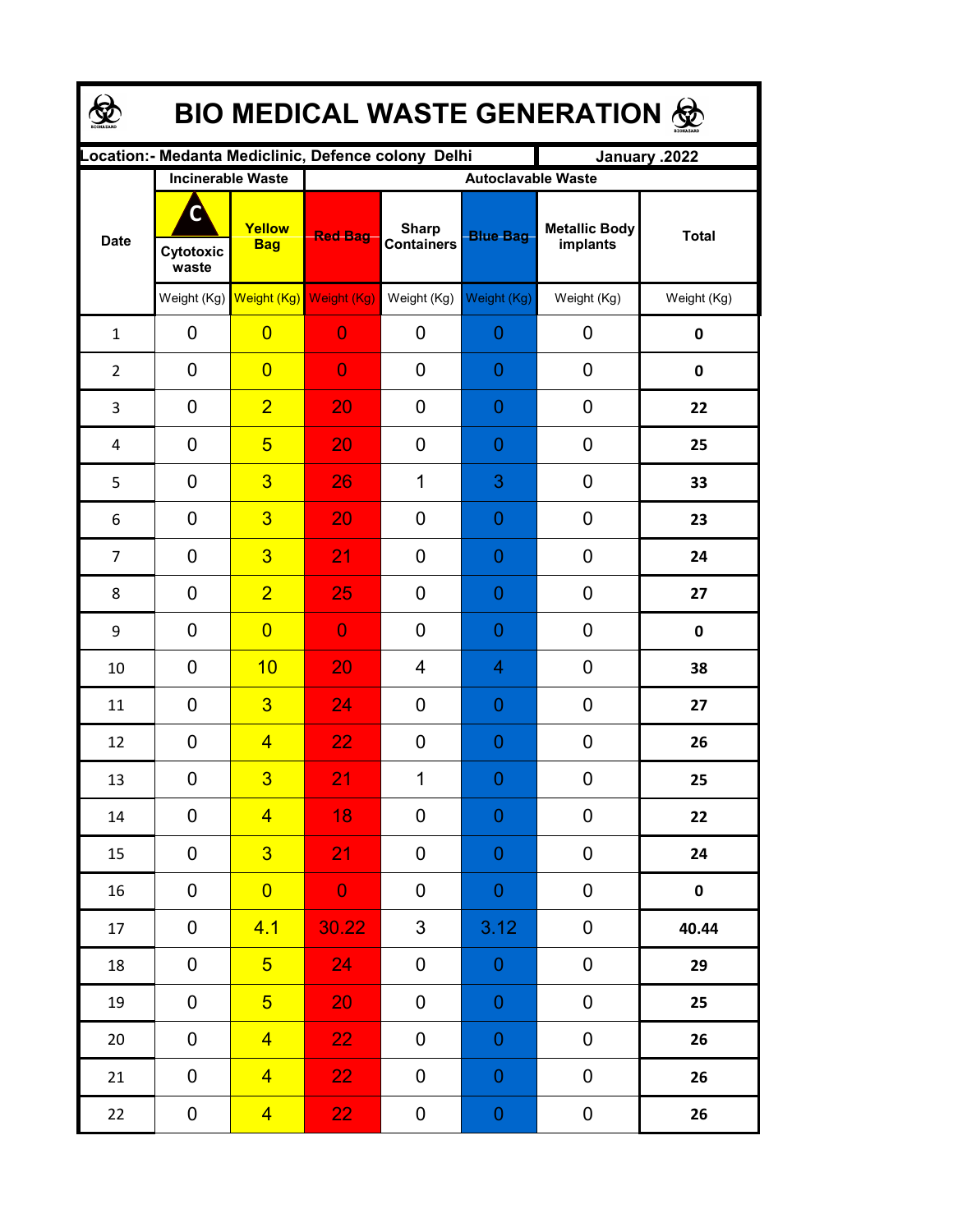| 23           | $\mathbf 0$ | $\overline{0}$  | $\overline{0}$ | $\mathbf 0$ | $\mathbf 0$    | $\mathbf 0$ | $\pmb{0}$ |
|--------------|-------------|-----------------|----------------|-------------|----------------|-------------|-----------|
| 24           | $\mathbf 0$ | $6\overline{6}$ | 22             | 3           | $\overline{2}$ | $\mathbf 0$ | 33        |
| 25           | $\mathbf 0$ | $5\overline{)}$ | 24             | $\mathbf 0$ | $\mathbf 0$    | $\mathbf 0$ | 29        |
| 26           | $\mathbf 0$ | $\overline{0}$  | $\overline{0}$ | $\mathbf 0$ | $\overline{0}$ | $\mathbf 0$ | $\pmb{0}$ |
| 27           | $\mathbf 0$ | $5\overline{)}$ | 25             | $\mathbf 0$ | $\mathbf{0}$   | $\mathbf 0$ | 30        |
| 28           | $\mathbf 0$ | 9               | 20             | $\mathbf 0$ | $\mathbf 0$    | $\pmb{0}$   | 29        |
| 29           | $\mathbf 0$ | $\overline{4}$  | 22             | 3           | $\mathbf 0$    | $\mathbf 0$ | 29        |
| 30           | $\mathbf 0$ | $\overline{0}$  | $\overline{0}$ | $\mathbf 0$ | $\mathbf{0}$   | $\mathbf 0$ | $\pmb{0}$ |
| 31           | $\mathbf 0$ | $\overline{5}$  | 22             | 3           | 3              | $\mathbf 0$ | 33        |
| <b>TOTAL</b> | $\mathbf 0$ | 105.1           | 533.22         | 18          | 15.12          | $\mathbf 0$ | 671.44    |